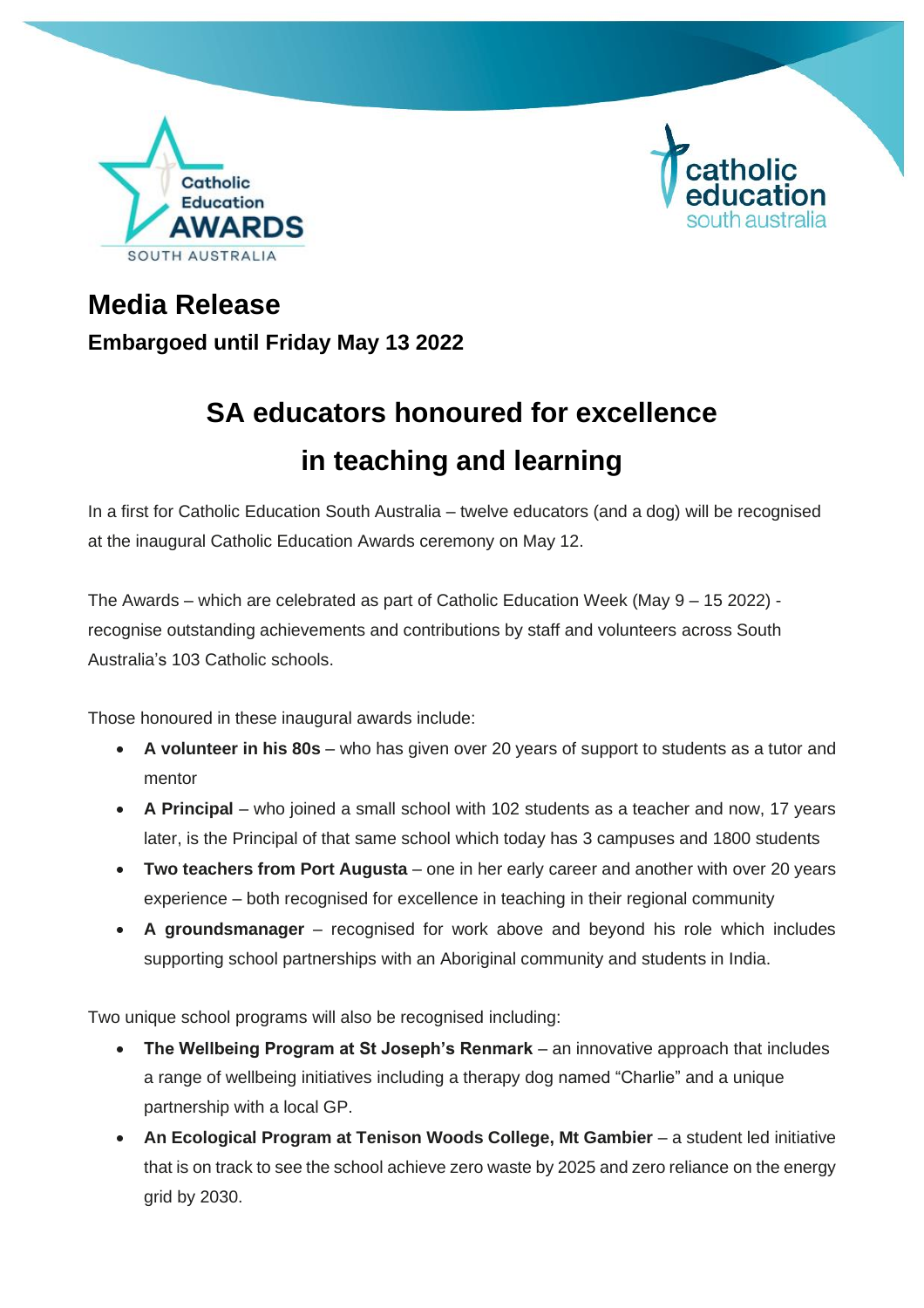The nominees are across six award categories including:

- Early Career Teacher (< five years)
- Experienced Teacher (> six years)
- Education Support
- Volunteer Supporter
- Innovative Program
- Leadership/Lifelong Contribution

The event will be hosted by Sacred Heart College from 5.30pm on May 12 2022 and will be attended by Education Minister, Mr Blair Boyer MP.

Spokesperson for the Awards, John Mula says "Every single one of these recipients has gone above and beyond. They are a wonderful example of the unwavering commitment to Catholic education shown by staff and volunteers in our 103 school communities across the State. Our Awardees demonstrate the extraordinary outcomes that can be achieved when people are passionate about teaching and learning.

"At Catholic Education South Australia we really care about our students – we're keen to see every young person in our schools thrive. These awards shine a light on the incredible lengths our staff and volunteers will go to support the learning and wellbeing of our students," says John Mula OAM, Deputy Director, Catholic Education South Australia.

**A full list of Awardees follows – detailed profiles of the awardees, interviews and photographs are available on request.**

## **Media contact:**

**Shannon Short Corrin Wakely-Young** Communications Manager Communications Officer

P: 0438 516 523 P: 8301 6124 or 0415 510 224